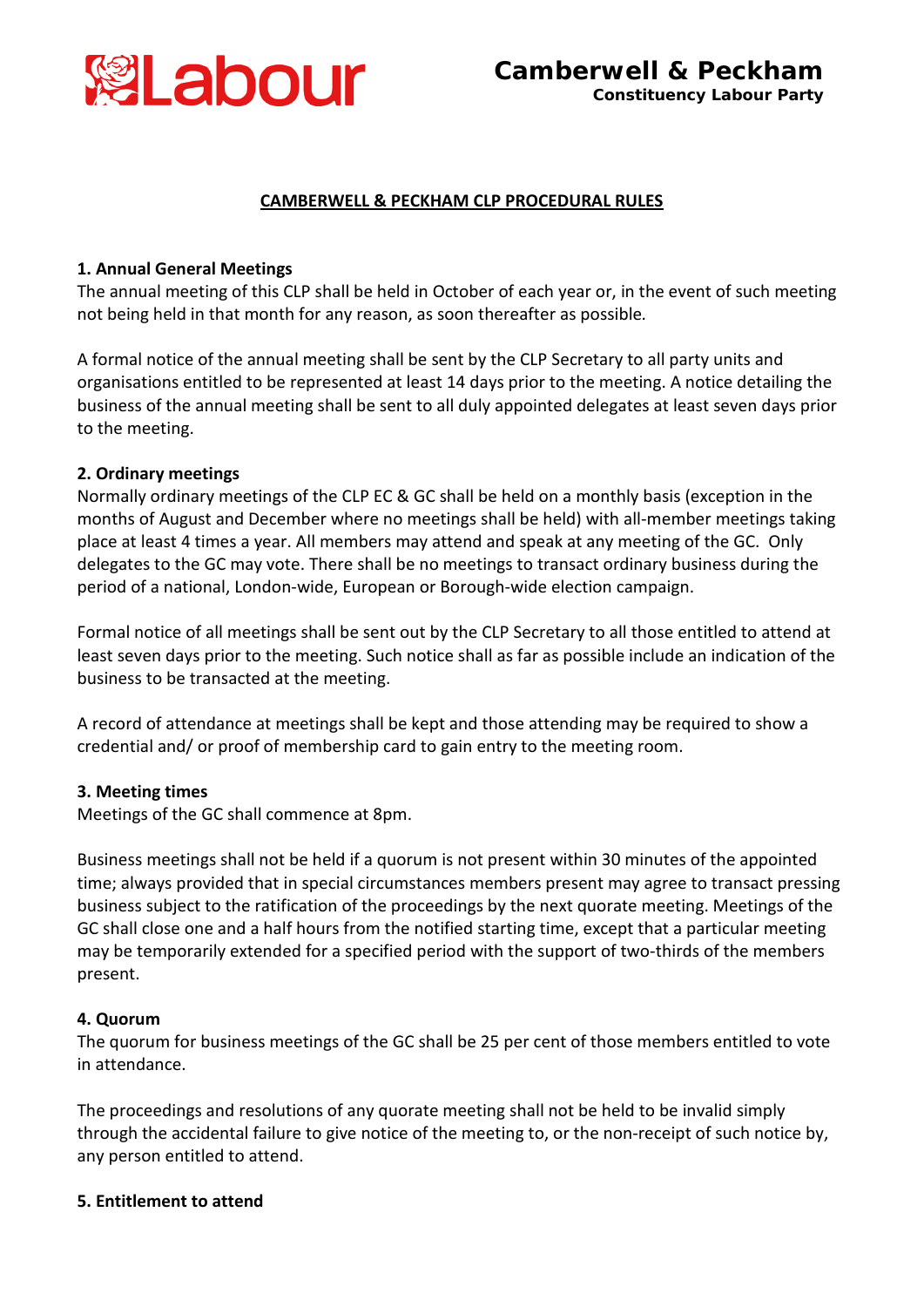

All delegates must be current endorsed individual members of the Labour Party residing or registered as electors within the area covered by this party unit. Delegates whose details have been duly notified by their organisations to the Secretary of this party unit shall be entitled to attend meetings and to vote. Only those duly appointed delegates who have been elected to it may attend and vote at meetings of the Executive Committee.

When an annual or special meeting is not held for any reason or is abandoned without completing the business on the agenda, such meeting must be reconvened in order for any necessary outstanding business to be transacted. Only those eligible to participate in the meeting as first convened, whether or not held, shall be entitled to participate in any further reconvened meeting.

### **6. Chair**

The elected Chair of this body shall preside at all meetings, except where otherwise provided for in the rules of the party unit.

In the absence of the Chair one of the Vice-Chairs shall preside and in the absence of both the Secretary or other officer shall call on those present to elect a member to take the Chair of the meeting. Should the office holder arrive once a member has been elected to preside in her or his place then she or he may claim, if they wish, the right to preside at the meeting once the current item of business has been disposed of.

At the annual meeting the Chair shall preside until a successor is elected, except where the Chair is not a duly appointed delegate to the meeting; in which case the election of Chair shall be taken as the first item on the agenda. The new Chair shall take over the conduct of the meeting forthwith and proceed to the election of other officers and further business.

# **7. CLP Officers**

### **7.1 CLP**

The Executive Officers of the CLP shall comprise the following; Chair, Vice-Chair Campaigns, Vice-Chair Membership, Secretary, Treasurer, Women's Officer, BAME Officer, Disability Officer, LGBT Officer, Fundraising and Events Officer, Digital Media Officer, Campaign Databases Officer, Political Education Officer, Trade Union Liaison Officer, Youth Officer.

The CLP will also elect two Auditors, who will not be members of the Executive Committee.

At least half of the following positions will be held by women: CLP Executive Officers, all CLP officers.

### **7.2 Branches**

Each Branch Executive shall include the following officers who will also act as branch delegates to the CLP GC: Chair, Vice Chair Campaigns, Secretary, Treasurer, Women's Officer, BAME Officer.

Branches may also create further functional officers to mirror CLP roles but they will not automatically be delegates to the CLP GC.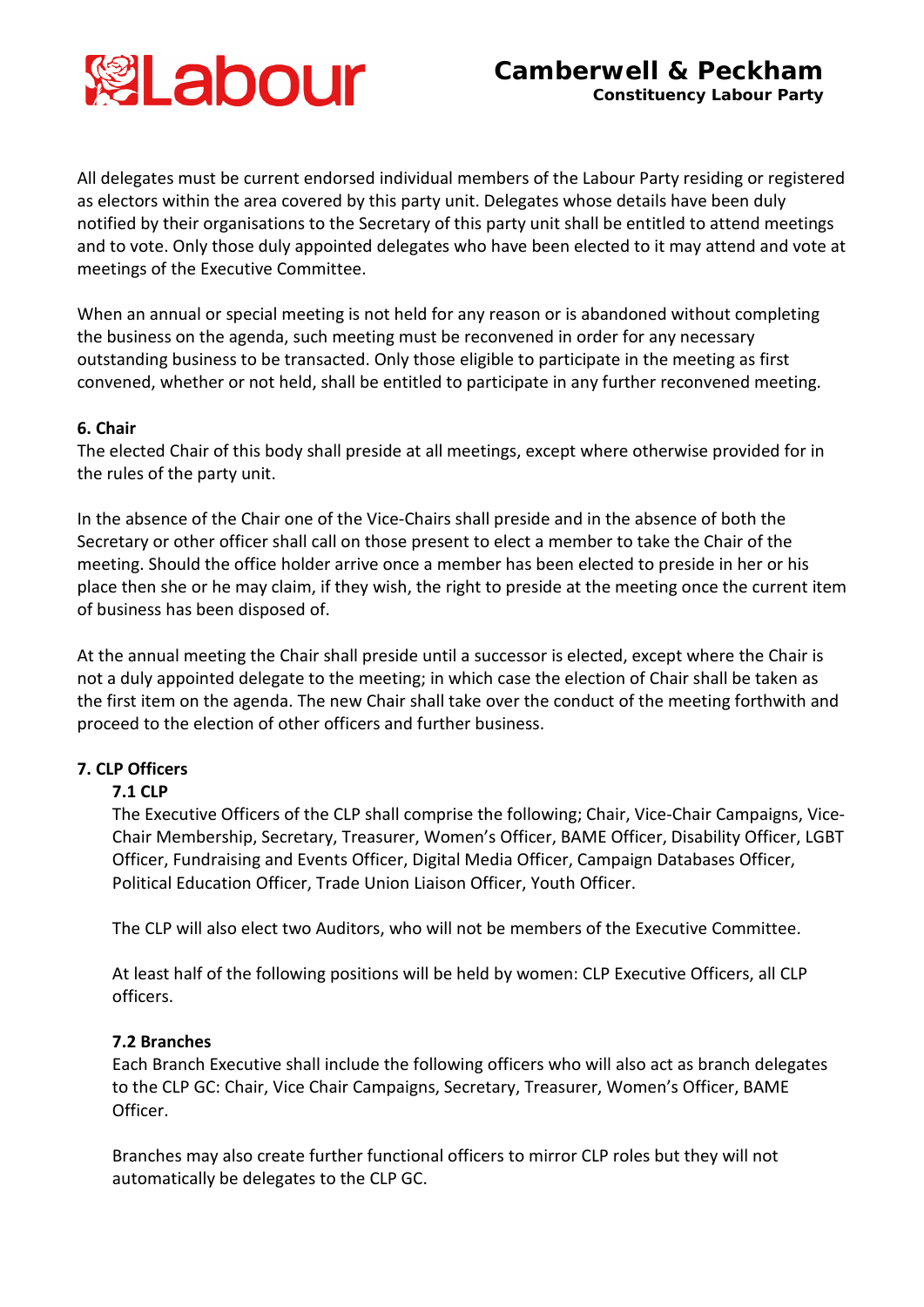

Branches shall also elect two Auditors, who will not be members of the Branch Executive or automatically delegates to the CLP GC.

At least half of the following positions will be held by women: Branch Executive officers, all branch officers, delegates to CLP GC.

# **7.3 Delegates to the CLP GC**

Branches will be entitled to send one GC delegate per 25 members, with a minimum entitlement of 10 delegates for branches with fewer than 250 members and a maximum entitlement of 15 delegates for larger branches. This will include the automatic officer places in 7.2, with additional delegates elected up to the entitlement. At least one of the additional delegates shall be a member aged under 27. The CLP Secretary shall calculate the entitlement based on membership numbers as at 31 December in the previous year.

### **8. Party Business**

The prime function of party meetings is to provide delegates and members with the opportunity to participate in party activities through social contact, political debate and policy discussion; and to establish objectives for the party in the area for campaigning, the development of party organisation and the promotion of links with sympathetic individuals and bodies within the wider community.

The agenda of all party meetings shall be drawn up to give due priority to the endorsement and introduction of new members and/ or delegates, the discussion of resolutions, party policy items and other matters of interest to party members and the receipt of reports from public representatives.

Party business shall in general have precedence at all business meetings of this body. As far as possible the officers and/ or Executive Committees should deal with routine items of correspondence, finance and reports from other party bodies or functional officers, provided that the general meeting shall have the opportunity to question, amend and/ or ratify any recommendations put to them.

### **9. Notice of motion**

Original motions for the general meeting of this body shall be accepted only from party units and organisations entitled to appoint delegates to it and must be received by the Secretary in writing not less than 8 days prior to the meeting for which they are intended.

Motions for discussion shall be made available to those entitled to attend with the notice and agenda of the relevant meeting, except for emergency motions which must be sent in writing to the Secretary as soon as the nature of the emergency allows before the commencement of the meeting. Emergency business may be accepted by the majority of the meeting on the recommendation of the Chair who shall interpret the term 'emergency' in a bona fide manner.

### **10. Discussion of motion**

No motion shall be discussed at a meeting until it has been moved and seconded. Where a motion has been submitted by a party unit or organisation it must be moved by a delegate from that party unit or organisation. Speakers shall address the Chair and shall only speak once on any motion except by permission of the Chair, providing that the mover of a motion or an amendment may reply to the discussion without introducing new matter for debate; such reply shall close the discussion. No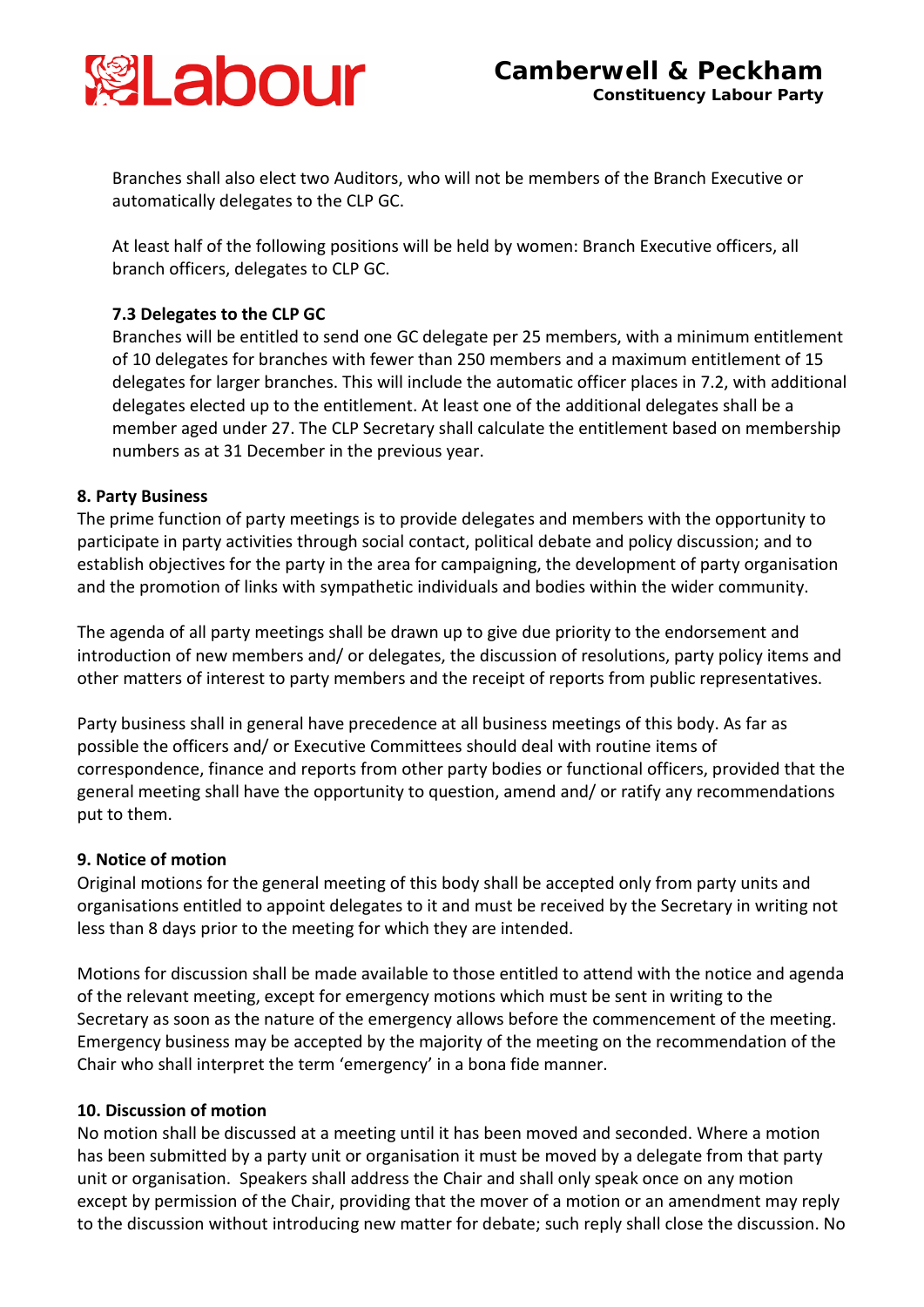

speaker shall be allowed more than five minutes, unless agreed by the meeting to be 'further heard' for a specified period. Amendments to any motion may be moved and seconded from the floor of the meeting but shall be handed to the Secretary in writing. Amendments shall be taken in order with one amendment being disposed of before another is moved. If an amendment is carried, the amended resolution becomes a motion to which further amendments may be moved.

# **11. Procedural motions**

A motion of 'next business' shall not be taken until the mover and seconder of a motion have been heard. Any motion 'of next business', 'that the vote be taken', 'to adjourn', 'of no-confidence in the Chair' shall be moved, seconded and put to the vote without discussion; after such a vote the Chair need not accept a further procedural motion for a period of 20 minutes.

# **12. Motion to rescind resolution**

No motion to rescind a resolution of this body shall be valid within three months from the date on which the resolution was carried. Notice of rescinding motion must be given in writing and made available to those entitled to attend the relevant meeting in line with rule 8 above.

# **13. Voting on motions**

Voting shall be by show of hands except where the constitution of the party provides for a ballot vote or where this body decides otherwise. In the event of there being an equality of votes on any matter decided by a show of hands, the Chair may give a casting vote provided that s/he has not used an ordinary vote. If the Chair does not wish to give a casting vote, the motion is not carried.

# **14. Ballot votes**

The election of officers and/ or representatives of this body shall be by secret paper eliminating ballot in rounds or by preferential vote.

The election of Executive Committee members or large delegations may be by secret paper ballot using a multiple vote where members may not cast more votes than the number of positions to be filled. Any quotas for women laid down in the party constitution which apply to this body shall be incorporated in the arrangements for the secret ballot. Ballot votes shall be held at meetings to select candidates and where otherwise provided for in the party constitution; and where requested by any member supported by at least two others. In the event of a tie on a secret paper ballot the Chair shall not have a casting vote. Where appropriate, the ballot shall be retaken and in the event of a continual tie lots may be drawn. In a preferential ballot the tie shall be broken by establishing which candidate had the highest number of first preference votes or took the earliest lead on transfers.

# **15. CLP Delegation and Nominations to the Local Government Committee**

CLP delegation and nominations to the Southwark Local Campaigns Forum (LCF) is a function of the CLP General Committee.

# **16. Chair's ruling**

Any breach of or question to the rules or standing orders may be raised by a member rising to a point of order. The Chair's ruling on any point arising from the rules or standing orders is final unless challenged by not less than 3 members; such a challenge shall be put to the meeting without discussion and shall only be carried with the support of two-thirds of the members present.